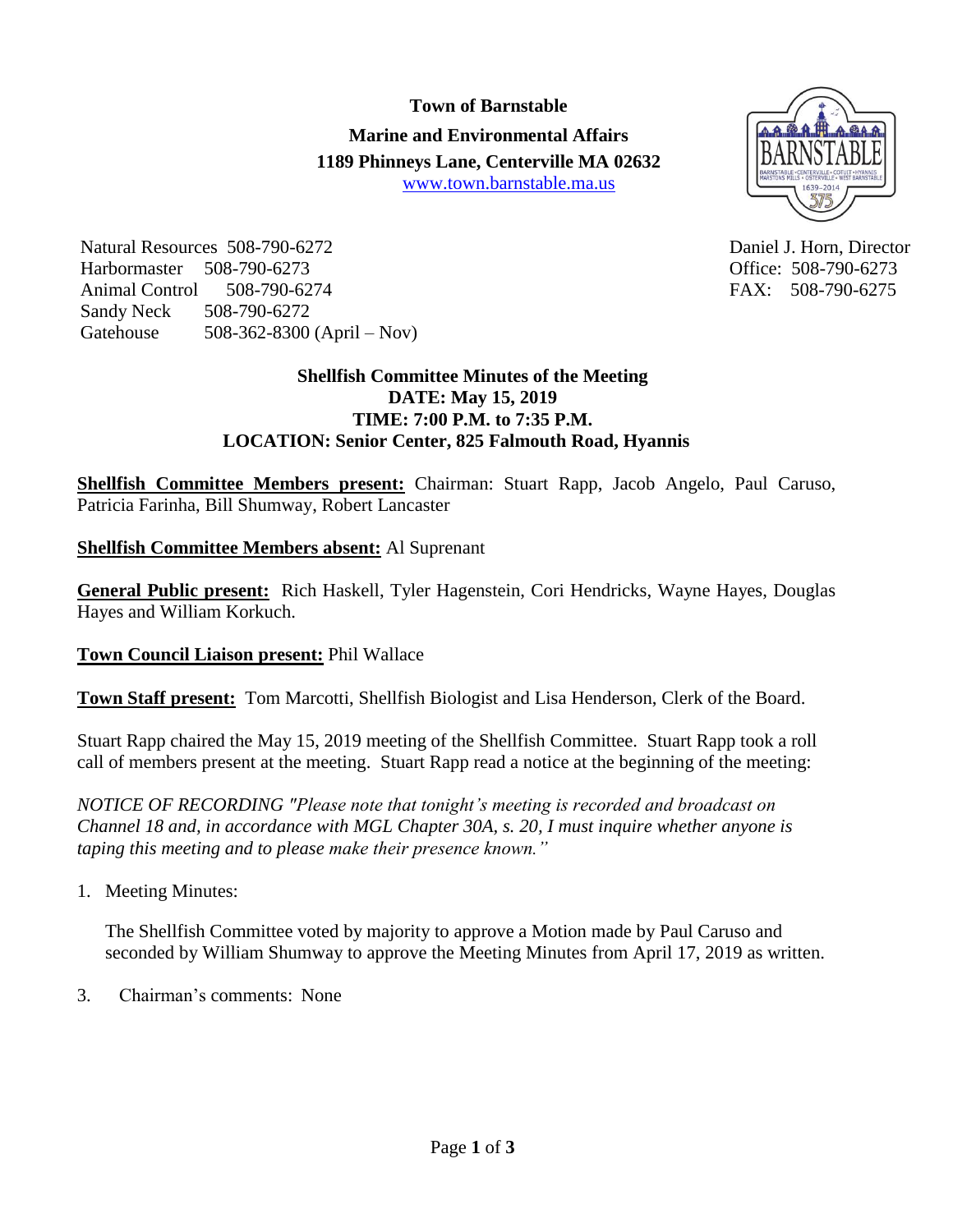4. Natural Resources Propagation Report

Tom Marcotti gave the Propagation Report as follows:

## **Natural Resources Report: May, 2019**

#### **DMF Shellfish Area Management Closures:**

#### **Lewis Bay Shellfishing Closures:**

Portions of Lewis Bay described below shall be closed to shellfishing June 1st through October 31st, all dates inclusive. The areas shall not automatically reopen to shellfishing on November 1st and will remain closed until examined and shellfishing is allowed by DMF.

2.8 **Harbor Bluff, Lewis Bay:** The waters and flats and all tributaries thereto in Lewis Bay northwest of a line drawn from the southern end of Harbor Bluff in the Town of Barnstable to the end of Glenwood Street in the Town of Yarmouth and southerly of a line drawn from the end of Channel Point Road Way in the Town of Barnstable to the end of Columbus Avenue in the Town of Yarmouth. (DMF/SC:28.2; classified as conditionally approved; **status: Closed to shellfishing June 1 through October 31, all dates inclusive. The area shall not automatically reopen to shellfishing on November 1 and will remain closed until examined and shellfishing is allowed by DMF.**).

2.9 **Lewis Bay:** The waters and flats of that portion of Lewis Bay in the Town of Barnstable, west of a line drawn from the Town Way at Harbor Bluff in a southwest direction to the Hyannis Yacht Club Pier and east of a line drawn from the end of the stone jetty at Snow's Creek to the "No Shellfishing" sign on the opposite shore. (DMF/SC:28.8; classified as conditionally approved; **status: Closed to shellfishing June 1 through October 31, all dates inclusive. The area shall not automatically reopen to shellfishing on November 1 and will remain closed until examined and shellfishing is allowed by DMF.)**

- *5.* Old Business: *None*
- 6. New Business:

Notification of shellfish aquaculture licensed site renewal applications:

| Applicant:<br>Application: | <b>Wayne R. Hayes</b><br>Renewal of site (sg010, .99 acres) licensed to Wayne R. Hayes (license #95-7), and<br>issuance of a new license for a period of 10 years.     |
|----------------------------|------------------------------------------------------------------------------------------------------------------------------------------------------------------------|
| Location:                  | Site sg010: A designated portion (.99 acres) of intertidal flat of West Bay as<br>recorded on a map at the G.I.S. Unit.                                                |
|                            | Public Hearing: Date: Tuesday, May 14, 2019<br>Time: 9:00 A.M.<br>Place: Barnstable Town Hall<br>Selectman's Conference Room, 2nd Floor<br>367 Main Street, Hyannis MA |